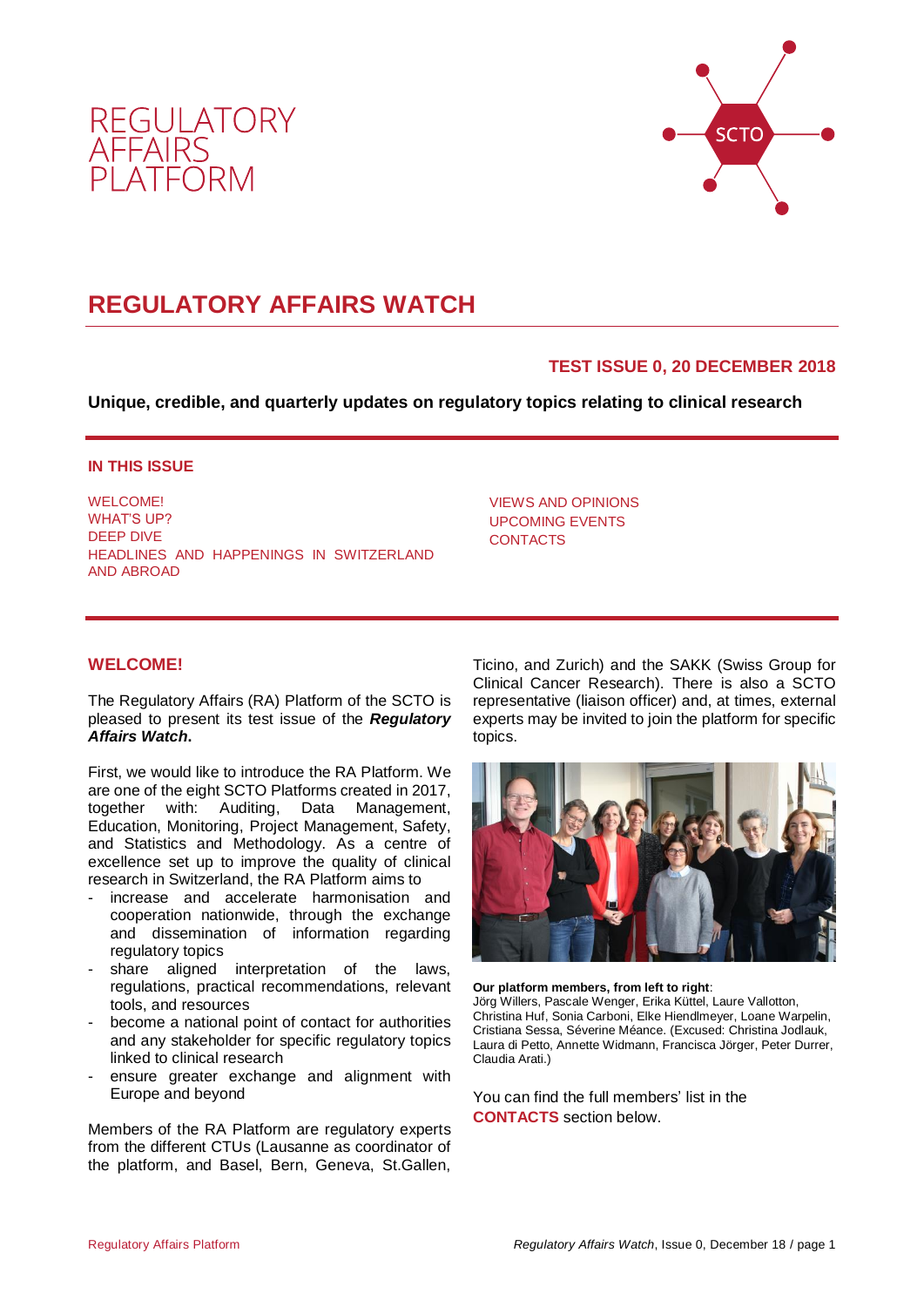### <span id="page-1-0"></span>**WHAT'S UP?**

#### **The Regulatory Affairs Watch**

The regulatory framework is a dynamic field that undergoes frequent changes. There are several existing sources of information available on regulatory topics, all differing in their form, language, and target audiences. This array of sources might occasionally lead to different interpretations of the laws and regulatory requirements.

One of the objectives of the RA Platform is to disseminate nationwide a relevant and unique aligned information to all its stakeholders, distilling the best from many sources. To fulfil such an objective, we developed this newsletter. It will deliver a unique and **credible information every quarter on clinical research-related regulatory topics** (existing and in development), concerning Switzerland (or other countries if deemed relevant). This newsletter aims to allow clinical research professionals, trainers, regulators, academics, potential sponsors, patients associations, media, and members of ethics

committees to stay up to date and gain a common understanding of laws and regulatory requirements. You will receive this quarterly via email. Issues will also be archived online, with a subscribe option on the [RA Platform](https://www.scto.ch/fr/network/scto-platforms/regulatory-affairs.html) page on the SCTO website.

The newsletter will include different sections:

- − **WHAT'S UP?** All about the RA Platform network and our activities
- − A quarterly topic for a "**DEEP DIVE**" summarising an existing law or guideline – or one in development – relevant to clinical research, potentially including conclusions of exchanges with the Swiss authorities
- **HEADLINES AND HAPPENINGS** in Switzerland and abroad (as they may have an impact in Switzerland)
- − **TIPS AND TRICKS**, everything you wanted to know, but didn't dare ask…
- − **VIEWS AND OPINIONS**, case studies that could illustrate hurdles met and lessons learnt
- − **UPCOMING EVENTS**

**Please give feedback on this newsletter concept by taking this short [survey.](https://www.surveymonkey.com/r/GSQFRT9) The deadline for feedback is 25 January 2019.**

## <span id="page-1-1"></span>**DEEP DIVE**

#### **Tackling the regulatory burden in clinical research - Where are we now? Which initiatives?**

Clinical trials are essential for evaluating the efficacy and safety of interventions. Nonetheless, common barriers limit them by adding complexity that increases labour, impedes speed, and multiplies costs. We propose having a look at initiatives that study these barriers from a regulatory perspective.

#### **Trials waning throughout Europe**

Between 2007 and 2011, applications to run clinical trials in Europe experienced a marked decline of 25%.

A similar situation prevailed in Switzerland, as illustrated in the graph on the right. The presently effective EU Clinical Trial Directive 2001/20/EC combined with the shrinking economy may have contributed to this significant decrease.

To explore this trend, Djurisic et al (Trials. 2017, 18:360) performed systematic literature searches and internal European Clinical Research Infrastructure Network (ECRIN) exchanges from 2013 to 2017. This was done within the context of the methodology taskforce of the European Union Framework Programme 7 ECRIN Integrating Activity project.

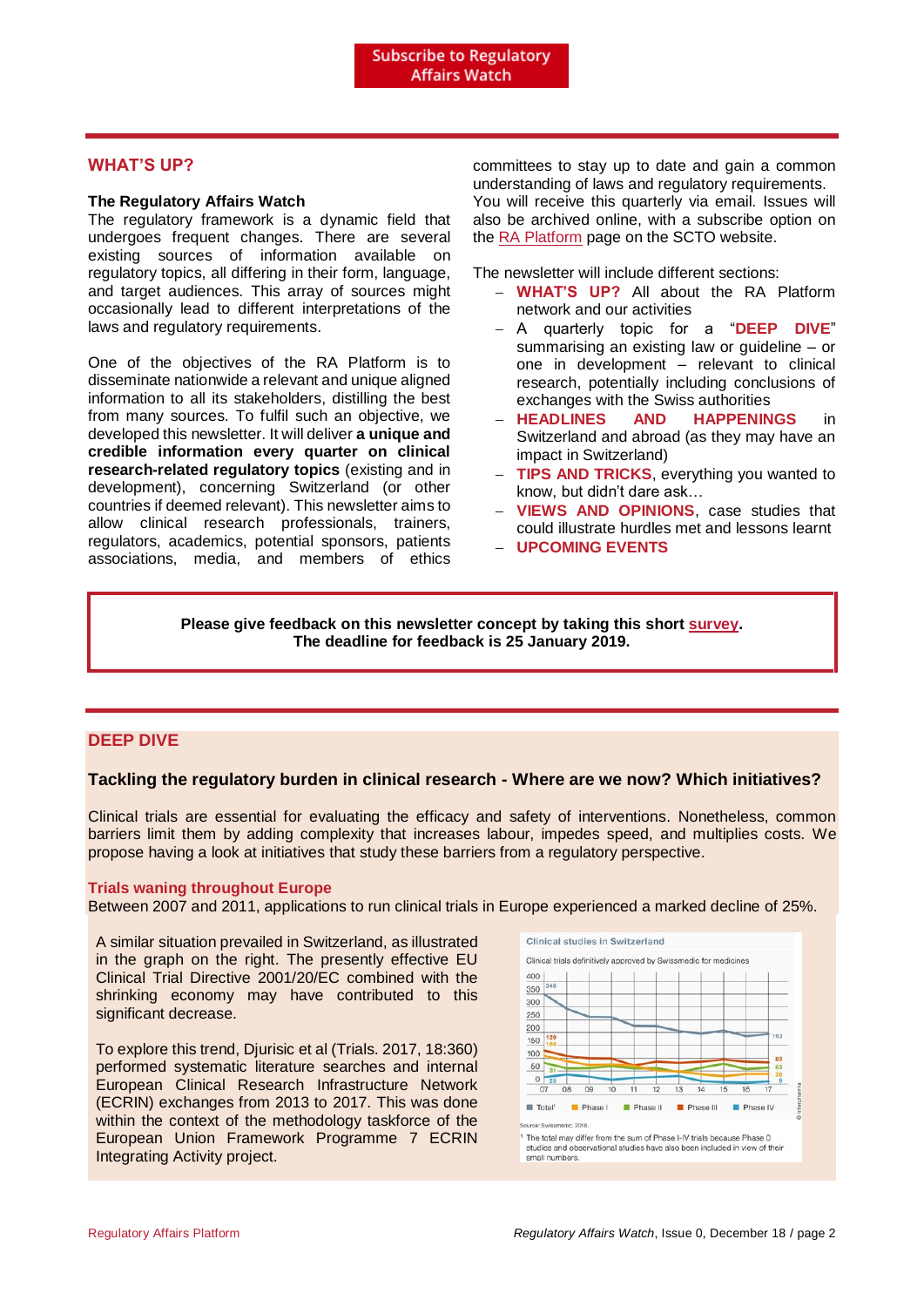### **Identifying key barriers to trials in Europe**

Regulatory burdens identified in this study were:

- restrictive privacy laws which impede the flow of health and private information that could help identify patients to be enrolled into clinical trials
- for multicentric studies, which are now more and more necessary, approval by multiple ethics committees with different sets of requirements
- multiple rules and different strategies for data management applied at different research sites or between countries, increasing demand for reporting and storing information combined with inadequate data management systems, which could hamper data quality
- lengthy informed consent forms that include complex legal language, which raises doubts about whether patients are truly informed
- complex safety reporting, including detailed recording of minor events and over-reporting of all serious adverse events to all relevant regulatory authorities, ethics committees, and site investigators.

Accordingly, the European Commission developed a new Clinical Trial Regulation (EU No 536/2014), which aims to simplify procedures and harmonise regulatory requirements across Europe. This new regulation is scheduled to come into force in 2019. The ambition is to ensure that Europe remains an attractive site for clinical research. In a future *Regulatory Affairs Watch* issue, we will come back to this subject, to understand how it may concretely impact on clinical research in Switzerland.

#### **Tackling the top barriers in North America**

**In Canada**, a study about the barriers perceived by physicians in oncology to participation in clinical trials was reported earlier this year (Curr Oncol. 2018 April; 25(2):119-125). Seventy-seven percent of the 207 responders reported having significant time constraints, due to extra paperwork, and suggested streamlining regulatory burden to increase their motivation to participate to clinical research. Results of this study might favour discussions with the authorities to find pragmatic solutions.

**In the USA**, the American Society of Clinical Oncology and the Association of American Cancer Institutes proposed an interesting initiative to identify and promote solutions to address administrative and regulatory burden in cancer clinical trials (J Clin Oncol. 2016 November; 34(31): 3796-3802). The initiative was overseen by a multidisciplinary working group, with input from the US Food and Drug Administration (FDA). A primary component of the project was a stakeholder survey sent to approximately 1,200 people and a workshop involving leading oncology professionals and policymakers aimed at identifying potential solutions.

The top three burdens identified by respondents were:

- contract negotiations with sponsors and contract research organisations (CROs), and compliance with industry or CRO requirements, in getting clinical trials up and running
- site monitoring visits, management of regulatory documents, and external adverse event and serious adverse event reporting
- sponsor queries of databases and access to records, sponsor-required close-out activities, and long-term follow-up in the area of post-trial completion activities.

#### **Underestimated perceived burdens, such as staff time**

In response to questions about adequacy of research staff, 58% of respondents indicated that they did not have adequate staffing to handle regulatory burden, and 41% reported not having adequate staffing to monitor regulatory compliance. It is interesting to note that the authors of the article claim that institutions, sponsors, and CROs often overestimate regulatory requirements leading to increased complexity in the conduct of clinical research.

Other earlier initiatives in the USA include a CenterWatch survey, sponsored by Complion (a firm creating software for electronically recording clinical trial regulatory documentation), shedding light for the first time on how, and how well, sites manage regulatory compliance. The survey included 164 investigative sites and the results were released in 2015 (CenterWatch Monthly*;* 22(04)).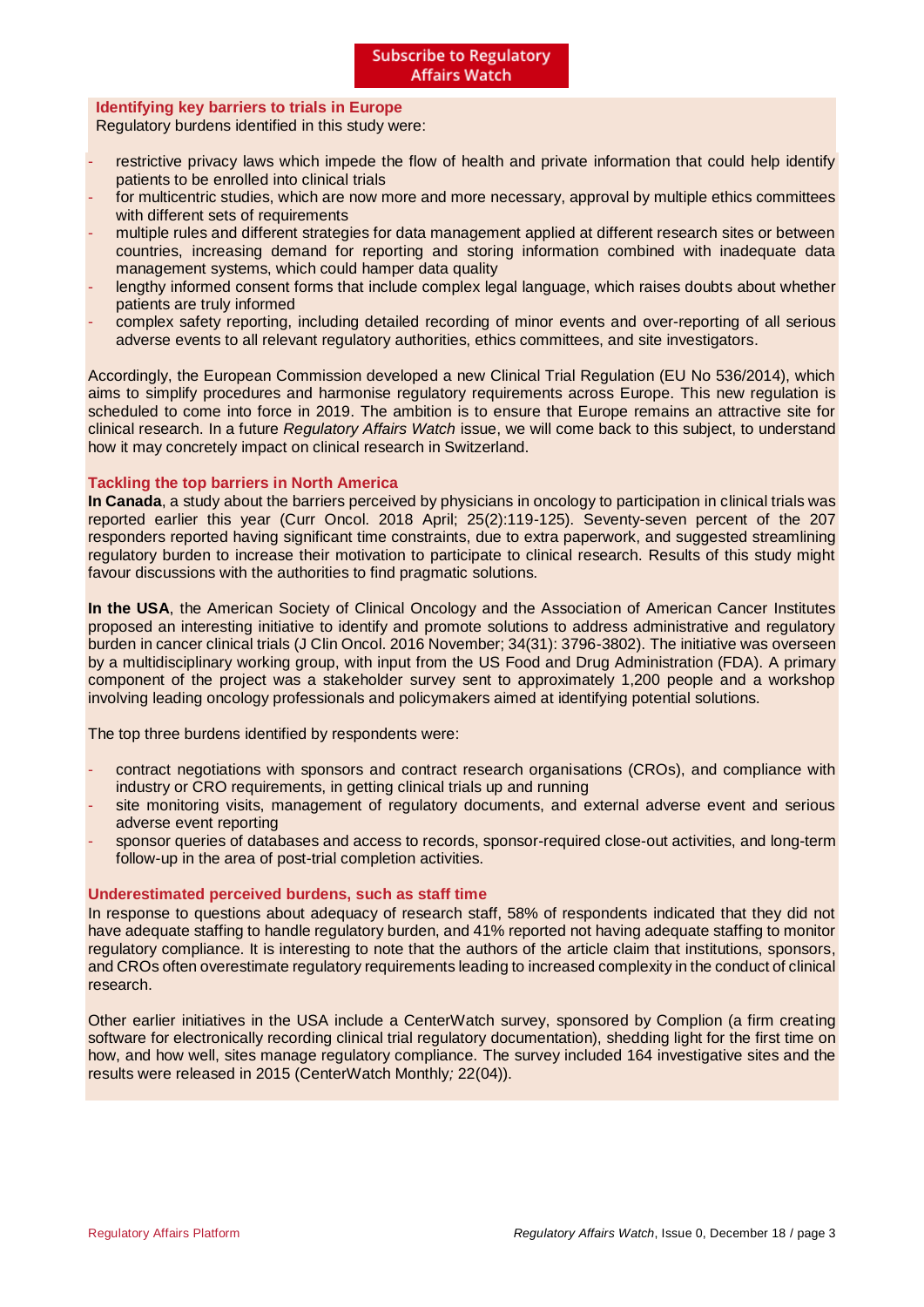### **Subscribe to Regulatory Affairs Watch**

There was a clear perceived increase in cost or burden associated with regulatory tasks (see graph on the right). An area for improvement for sites, when calculating their study budget, was to not underestimate the staff time required and/or the costs associated with regulatory aspects.

Stein et al (Clin Trans Sci. 2015; 8: 647–654), who surveyed 92 investigators and conducted focus groups, found consistent results with regulatory barriers impeding participant recruitment.

#### Perceived increase in cost burden by site type rcent of respi

Compared to two years ago, would you say the total cost/burden associated with regulatory tasks for a single clinical study at your investigative site has.



### <span id="page-3-0"></span>**HEADLINES AND HAPPENINGS IN SWITZERLAND**

#### **swissethics**

Since October 2018, the following new templates have become available:

- 9 October 2018: Template for the notification of serious adverse events (SAE) and device deficiencies to the ethics committees for clinical trials (ClinO) with medical devices.
- 10 October 2018: Template for study protocol (ClinO Chapter 4: Other Clinical Trials).
- 11 November 2018: Template for information to participants to research projects according to HRA/HRO chapter 2 (source: [swissethics\)](http://www.swissethics.ch/).

#### **Swissmedic**

- 24 October 2018: Federal Council approves Swissmedic's strategic goals for 2019–22.
- 16 November 2018: The modifications following the **Ordinary Revision of the Therapeutic Products Act** (Stage 2) and its right of enforcement will enter into force on 1 January 2019. This will simplify the public's access to medicinal products and improve the conditions for biomedical research.
- **Black ring-binders** need to be used when making submissions to Swissmedic for clinical trial applications of medicinal products between December 2018 and November 2019.
- Authorisation applications and notifications relating to **clinical trials with medical devices** should now, whenever possible, be **submitted to Swissmedic electronically** via the eGovernment Service eMessage. This electronic processing simplifies the submission process.
- 3 December 2018: **Updated procedure for submitting applications according to HMV4 before 1 January 2019.**

As of 1 December 2018, Swissmedic will accept submissions with the documents updated according to HMV4.

For eDok submissions, the corresponding cover sheets and templates became available online on 1 November 2018. These new templates are intended for submissions according to HMV4.

Submissions that do not yet correspond to HMV4 should continue to use the currently available templates. From 1 January 2019, only eDok submissions using the updated templates will be accepted by Swissmedic. For eCTD submissions, a transitional solution will be provided (source: [Swissmedic\)](http://www.swissmedic.ch/).

#### **Federal Office of Justice**

• 28 September 2018: **Adoption of Schengen Federal Data Protection Act** Referendum deadline: 17 January 2019 Federal Act implementing Directive (EU) 2016/680 on the protection of individuals with regard to the processing of personal data. It is held under the Schengen Agreement and will also approximate the requirements of Regulation (EU) 2016/679. This work is essential for the EU to continue to recognise Switzerland as a third country with a sufficient level of data protection, so that the possibility of exchanging data with it is preserved (source: [Federal Office of Justice\)](https://www.admin.ch/opc/fr/federal-gazette/2018/6049.pdf).

### **Swiss Academy of Medical Sciences (SAMS)**

• 11 December 2018: Ethics. **New guidelines on Assessment on capacity in medical practice**. The presence of capacity is an essential prerequisite for the validity of a patient's consent to medical treatment or care (source: [SAMS\)](https://www.samw.ch/en/News/News.html).

#### **What else?**

• November 2018: In order for Switzerland to avoid building a disconnected system in terms of **health data international sharing**, ehealthsuisse is closely following what is happening in Europe. Lately the European commission decided that Switzerland can no longer participate in such projects, because ehealth coordination tools in Europe refer to a directive not currently adopted in Switzerland (source: 52nd *[Newsletter](https://www.e-health-suisse.ch/fr/footer/newsletter/newsletter-ehealth-suisse.html)  [ehealthsuisse](https://www.e-health-suisse.ch/fr/footer/newsletter/newsletter-ehealth-suisse.html)*, 1 November 2018).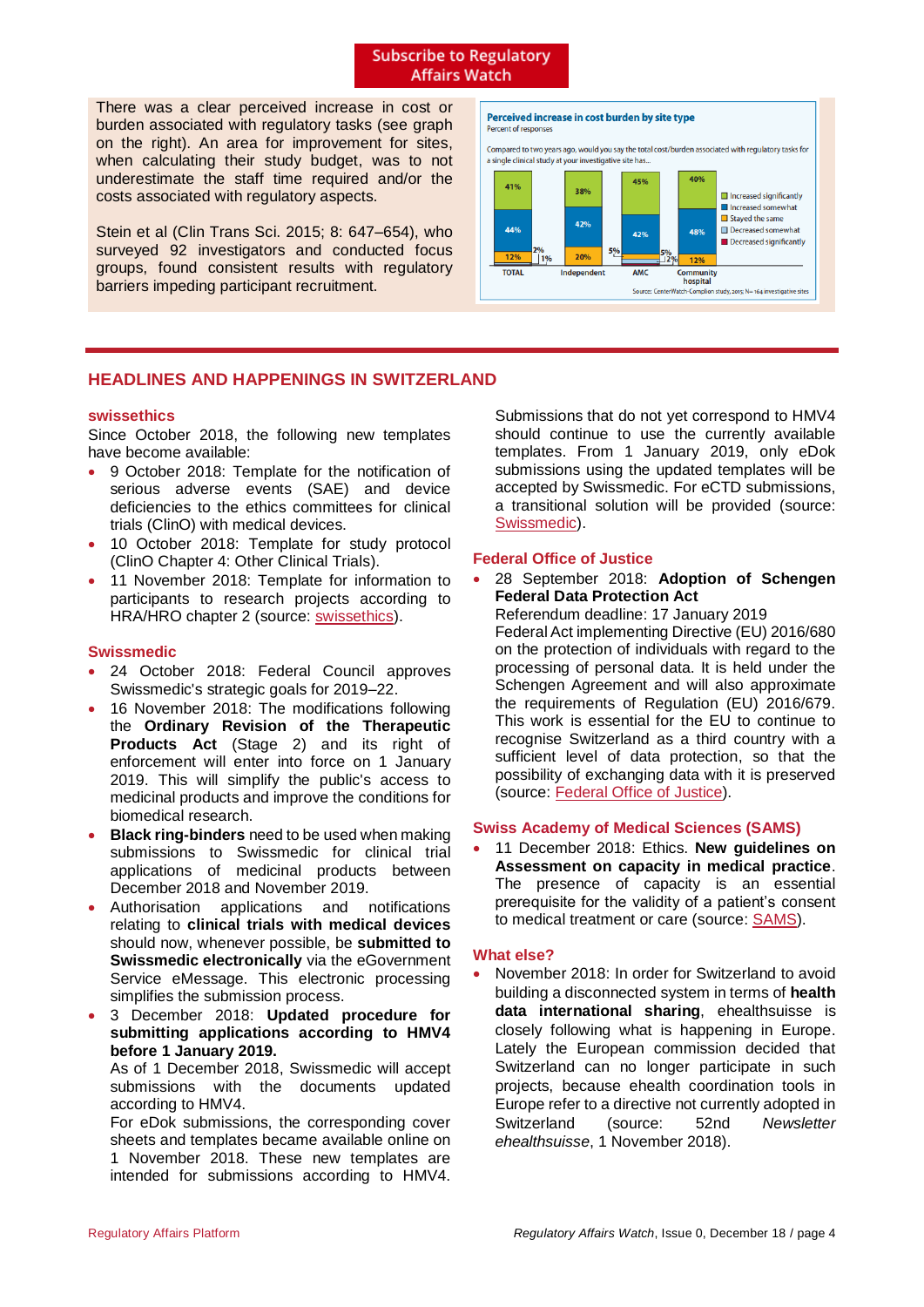#### **HEADLINES AND HAPPENINGS ABROAD**

#### **Europe**

• November 2018: Today, in Europe, we are challenged to generate insights and evidence from **real-world clinical data** to support patients, clinicians, payers, regulators, governments, and the pharmaceutical industry in understanding wellbeing, disease, treatments, outcomes, and new therapeutics and devices. Unfortunately, such data is difficult to use at scale, in a myriad of languages, systems, and structures, with challenging policy restrictions and technology considerations.

In response to this, the **EHDEN** (European Health Data & Evidence Network) public–private project was set up under the framework of the Innovative Medicines Initiative (2018–2023), co-funded by EFPIA (European Federation of Pharmaceutical Industries and Associations) and the European Commission, with 22 partners including academia, SMEs, patient associations, regulatory authorities, and pharmaceutical companies.

The mission of EHDEN is to provide a new paradigm for the discovery and analysis of health data in Europe, by building a large-scale, federated network of data sources standardised to a common data model. EHDEN's aspirations are significant, aiming to harmonise 100 million anonymised health records across multiple data sources (source: [EFPIA\)](https://www.efpia.eu/news-events/the-efpia-view/statements-press-releases/efpia-companies-and-public-partners-join-up-to-improve-health-data-eco-system-in-europe/).

• 8 October 2018: **New UK guidance on electronic informed consent.** The National Health Service Health Research Authority (NHS HRA) and the Medicines and Healthcare products Regulatory Agency (MHRA) have issued a joint statement describing the legal and ethical requirements for

obtaining informed consent using electronic methods (source: [MHRA Inspectorate\)](https://mhrainspectorate.blog.gov.uk/2018/10/08/econsent/).

• 14 November 2018: Publication on **Ethics and data protection**. This document has been drafted by a panel of experts at the request of the **European Commission** (DG Research and Innovation) and aims to raise awareness in the scientific community (source: [EC Ethics](http://ec.europa.eu/research/participants/data/ref/h2020/grants_manual/hi/ethics/h2020_hi_ethics-data-protection_en.pdf) and Data [Protection\)](http://ec.europa.eu/research/participants/data/ref/h2020/grants_manual/hi/ethics/h2020_hi_ethics-data-protection_en.pdf).

#### **USA**

• December 2018: **New FDA draft guidance on adaptive trial designs**

This draft guidance describes the principles for designing, conducting, and reporting the results of adaptive clinical trials. Adaptive designs have the potential to provide a better chance of detecting a true drug effect, while also reducing the number of subjects exposed to ineffective investigational treatments. Because they allow for greater flexibility, they may be more attractive to sponsors, investigators, and trial participants.

For sponsors in particular, adaptive designs may save both time and money. There may also be ethical benefits, for example from the early termination of trials, when a drug fails due to safety reasons or when it meets pre-specified endpoints early. The deadline for comments on the draft guidance was 30 November 2018. The finalised document will ultimately replace the 2010 draft guidance, 'Adaptive Design Clinical Trials for Drugs and Biologics' (source: Clinical Research. Clinical Quality Assurance Advisor, 2018, 433).

### <span id="page-4-0"></span>**VIEWS AND OPINIONS**

#### **Jeffrey Aronson: When I use a word . . .** *Regime, regimen, regiment***, and** *regulation*

6 November 2018: In the *British Medical Journal*'s Opinion section, Jeffrey Aronson, a clinical pharmacologist working in the Centre for Evidence Based Medicine in Oxford's Nuffield Department of Primary Care Health Sciences, shares some philosophical considerations of the semantic roots of the word "regulation" and its derivatives. Read his article here at the [BMJ.](https://blogs.bmj.com/bmj/2018/11/16/jeffrey-aronson-when-i-use-a-word-regime-regimen-regiment-and-regulation/)

We learn that the IndoEuropean root *REG* meant to move or direct in a straight line, and therefore to lead or rule. This root has numerous ramifications which include all kinds of ruling words, such as *reign*, *regnal*, *regal*, and *regent*, *regime*, *regimen*, *regiment*, and *regulation*.

He also notes that when a law is drafted it will, or should, be good for the time being. In order to allow the law to be amended in response to needs that cannot be anticipated when the original law is enacted, an original Act, whether drafted in broad or specific terms, may contain provisions that allow the enactment of so-called ["Delegated Legislation"](https://www.soas.ac.uk/library/subjects/law/research/file70251.pdf).